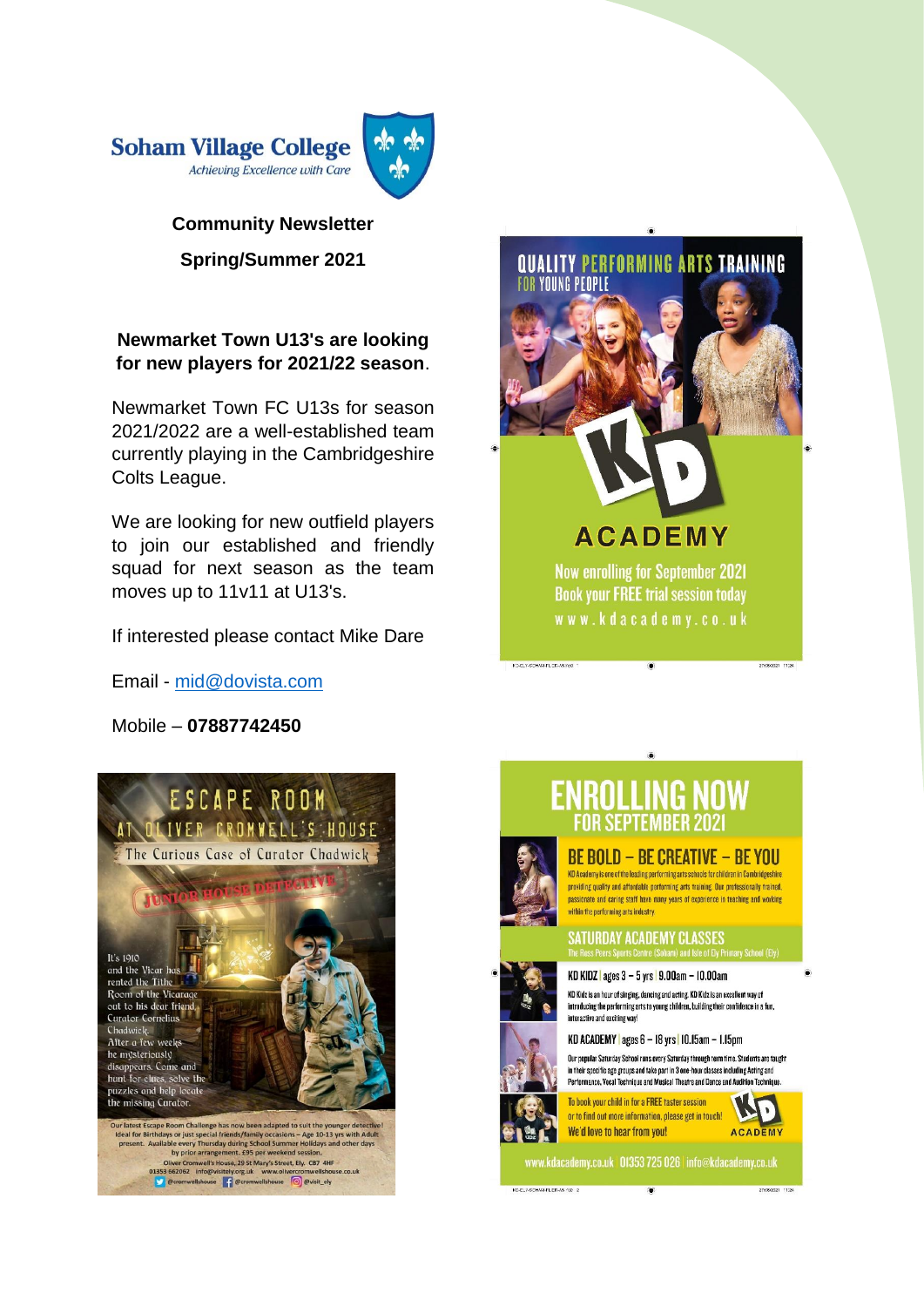#### **Job & Volunteering Opportunities**

Are you looking for an opportunity to work with Children and Young People with Disabilities? I am part of the recruitment team for the Community Support Service and CamPlay run by Cambridgeshire County Council.

The Community Support Service and CamPlay provide short breaks to Children and Young People with additional needs, aged 0-18 years, as part of the Cambridgeshire Local Offer for Children and Young People with Disabilities. We offer support in the home and community, Saturday Clubs, Community Clubs and Holiday Clubs throughout the county of Cambridgeshire. We are always looking for enthusiastic staff to join our team!

We are continuing to support Children and Young People and their families throughout the COVID 19 pandemic as it widely recognised that children with disabilities need to continue having positive experiences in the community whilst parents/carers have much needed respite. To read more please click here:

[https://www.cambridgeshire.gov.uk/ne](https://www.cambridgeshire.gov.uk/news/community-support-service-continues-to-provide-support-to-children-and-young-people) [ws/community-support-service](https://www.cambridgeshire.gov.uk/news/community-support-service-continues-to-provide-support-to-children-and-young-people)[continues-to-provide-support-to](https://www.cambridgeshire.gov.uk/news/community-support-service-continues-to-provide-support-to-children-and-young-people)[children-and-young-people](https://www.cambridgeshire.gov.uk/news/community-support-service-continues-to-provide-support-to-children-and-young-people)

We are currently recruiting for both services on a relief contract basis. The flexible nature of the job provides a way of 'topping up' hours in holidays, after school, weekends and evenings. We also provide a comprehensive training programme and support in working with Children and Young People with a wide range of Learning and Physical Disabilities, which are skills that can be brought back to your existing job.

We are based at Buttsgrove Centre, but have work available across Cambridgeshire county.



If you would be interested in applying or have any questions, please get in touch on

[Community.SupportServices@cambrid](mailto:Community.SupportServices@cambridgeshire.gov.uk) [geshire.gov.uk](mailto:Community.SupportServices@cambridgeshire.gov.uk) or 01480 379800. We have ongoing recruitment with regular interviews, and you can visit [www.publicsectorjobseast.co.uk](https://www.publicsectorjobseast.co.uk/pages/Job_Search_Results.aspx?categoryList=&minsal=0&maxsal=200000&workingpattern=37&keywords=&employee=-1&postcode=&Distance=20&AdvertiseOn=2&SortBy=title&SortDir=DESC&Pagesize=3&pageIndex=2) to directly apply.

You can also find out more information about who we are and what we do on our website:

[www.cambridgeshire.gov.uk/Communi](https://www.cambridgeshire.gov.uk/residents/children-and-families/local-offer/local-offer-care-and-family-support/community-support-service/) [ty Support Service](https://www.cambridgeshire.gov.uk/residents/children-and-families/local-offer/local-offer-care-and-family-support/community-support-service/)